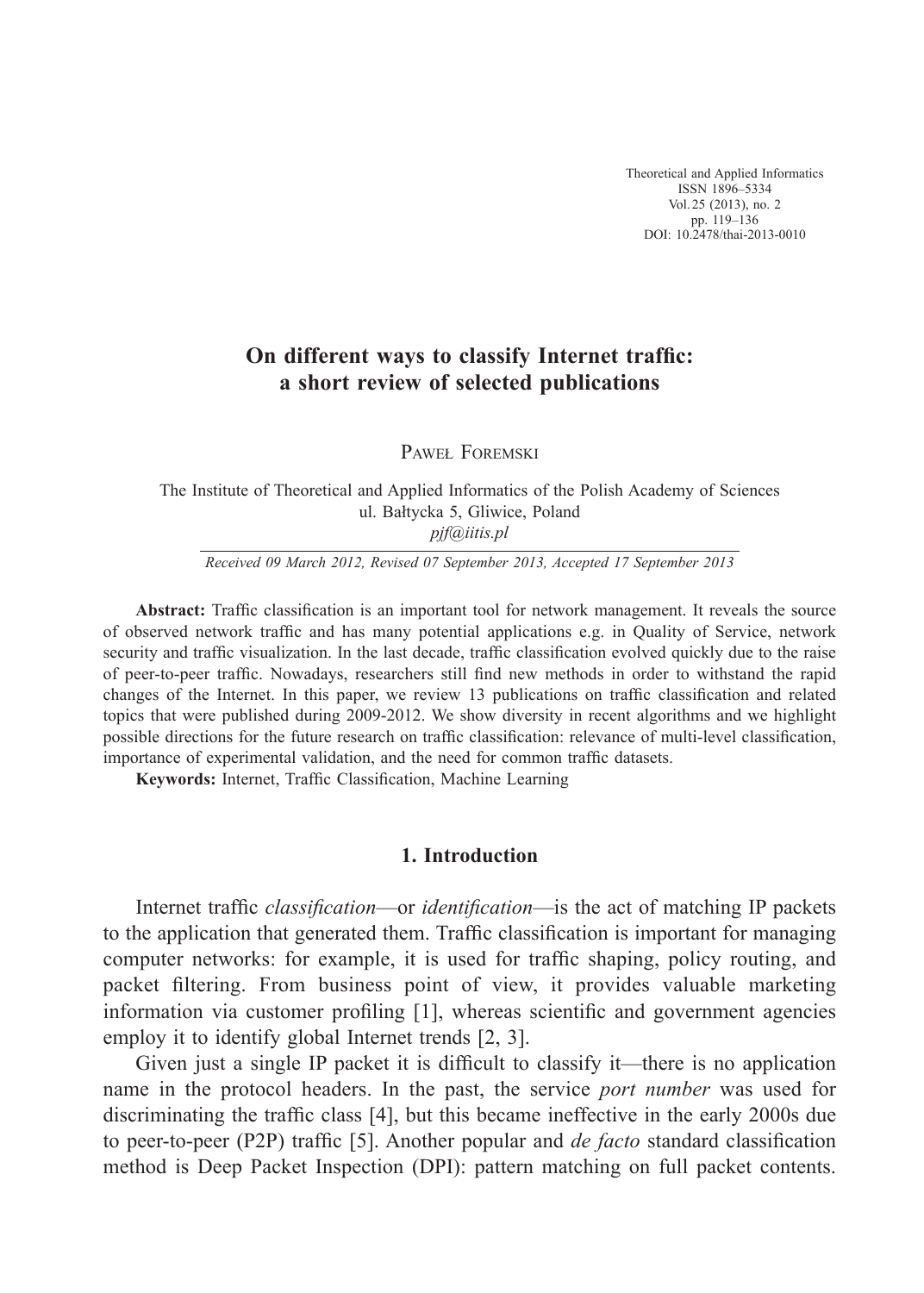Despite being accurate, it is computationally expensive and brings privacy concerns. Moreover, traffic encryption makes DPI increasingly irrelevant [6].

Instead, novel classifiers investigate groups of packets-in order to find distinguishing features of entire application protocols. Usually, a *flow* of packets is statistically summarized [7] (e.g. by average packet size and inter-packet arrival time) and the resultant *feature vector* is classified using Machine Learning (ML) [8] (e.g. Neural Network or Support Vector Machine). Such methods are largely resistant to misuse of the port number and to encryption: the overall behavior of a particular protocol or host is examined instead of seeking for a strict match in a single packet.

Latest methods tackle the problem of classification from many perspectives: counting packets [9], analyzing the DNS context [10], adopting *multi-classification* [11], and more. Our "Multilevel Traffic Classification" project (MuTriCs) [12] develops an algorithm that combines different methods to increase classification completeness and accuracy.

The aim of this work is to discuss diversity in classification methods. We also share our findings on the quality of traffic classification papers. For the review, we selected publications that: (a) present differentiated methods, (b) were published recently (2009-2012), and (c) are interesting in our opinion.

Comparing with existing surveys-namely [13], [14], and [3]-our paper focuses on different time span. We review newer works that were not mentioned in these studies: they represent novel developments in traffic classification (e.g.  $[9-11, 15]$ ). Moreover, our paper gives the reader a quick insight into the methods for extracting traffic features (summarized in Table 3). We show that combining these different methods into one system can be an interesting avenue for future research on traffic classification.

We assume basic knowledge of the reader on traffic classification. For a general introduction, we refer to the works cited in the next section: particularly, [13] presents required background on traffic classification and ML.

The paper is organized as follows: in section 2., we reference related surveys and analysis papers; in section 3., we give the review; in section 4., we discuss our findings and finally we conclude in section 5.. This paper reviews 13 papers, but an accompanying web site [16] also offers an extended comparison of 21 works in a tabular form.

## **2. Related works**

In an widely cited and comprehensive survey of traffic classification using ML [13], Nguyen et al. review works published during 2004-2007. The authors claim that ML was used for the first time for classifying traffic in 1994  $[17]$ , and that it was the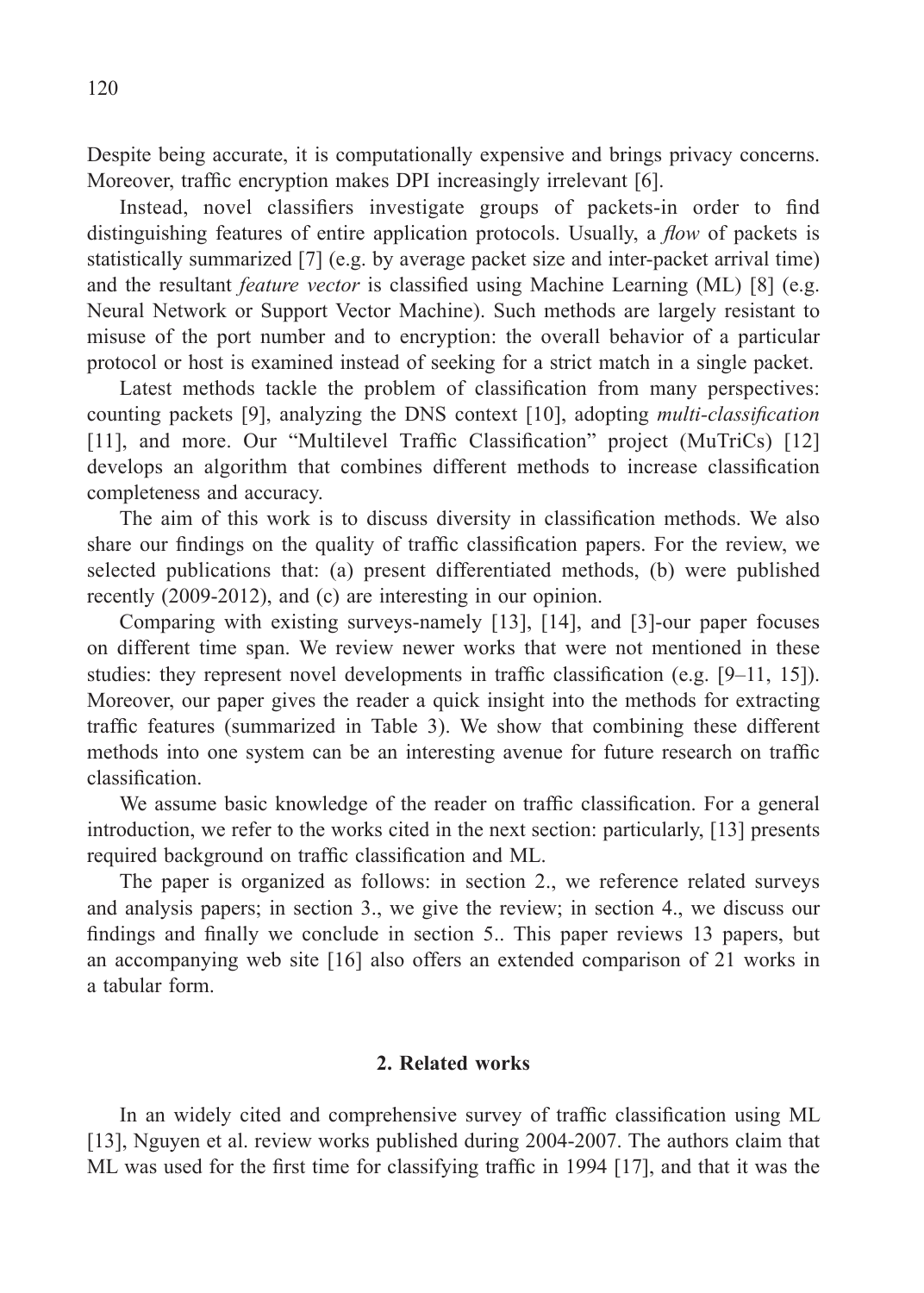starting point for much of the further work. However, many works fundamental to the state of the art appeared about a decade later, e.g. [6, 18–22].

A survey by Callado et al. [14] divides traffic analysis into *packet*- and *flowbased*, and references several traffic classification papers published during 2004-2007. Four algorithms are compared in terms of completeness and accuracy: BLINC [6], Bayesian [19], "On The Fly" [22], and Payload Analysis [23]. The authors conclude with recommendations for traffic classification and pose eight research questions.

A paper by M. Zhang et al. [3] and its accompanying website [24] present a list of 68 traffic classification papers published during 1994-2009 together with a catalog of 86 datasets used in these works. The authors propose a structured taxonomy of traffic classification and use it to answer the question on the global share of P2P trafficbasing on the results found in the reviewed papers.

Kim et al. in [8] give an insightful comparison of three general approaches to traffic classification: *ports-based*, *host-behavior-based*, and *flow-features-based*. The authors evaluate these methods on a strong, few-terabyte dataset collected at diverse geographical locations. Their five key findings were: 1) port number can still constitute a relevant feature; 2) behavior-based classification can be ineffective on backbone links and 3) it may exhibit low byte accuracy; 4) backbone traffic classification needs unidirectional TCP flow features; 5) their classifier based on Support Vector Machine (SVM) outperformed other ML algorithms and produced robust results once it was trained with a representative, unbiased training set.

In a recent study, Dainotti et al. [7] anticipate future directions in traffic classification. The authors show the evolution and current state of the field, and draw attention to the taxonomy of *flow objects* and *traffic classes*. Four challenges are discussed: 1) lack of common, representative traffic datasets labelled with ground truth; 2) inadequacy of current methods to the three trends in network protocols: encapsulation, encryption, and multi-channel communication; 3) poor scalability of algorithms to high-bandwidth links; 4) lack of standard procedures and benchmarks for method evaluation. The authors argue for further research on multi-classifier systems and for development of open-source traffic classification tools.

### **3. Review of selected papers**

In this section, we review selected works related to traffic classification. We put our findings into four categories: 1) traffic classification, 2) detection of a particular protocol, 3) obtaining ground truth data, and 4) related.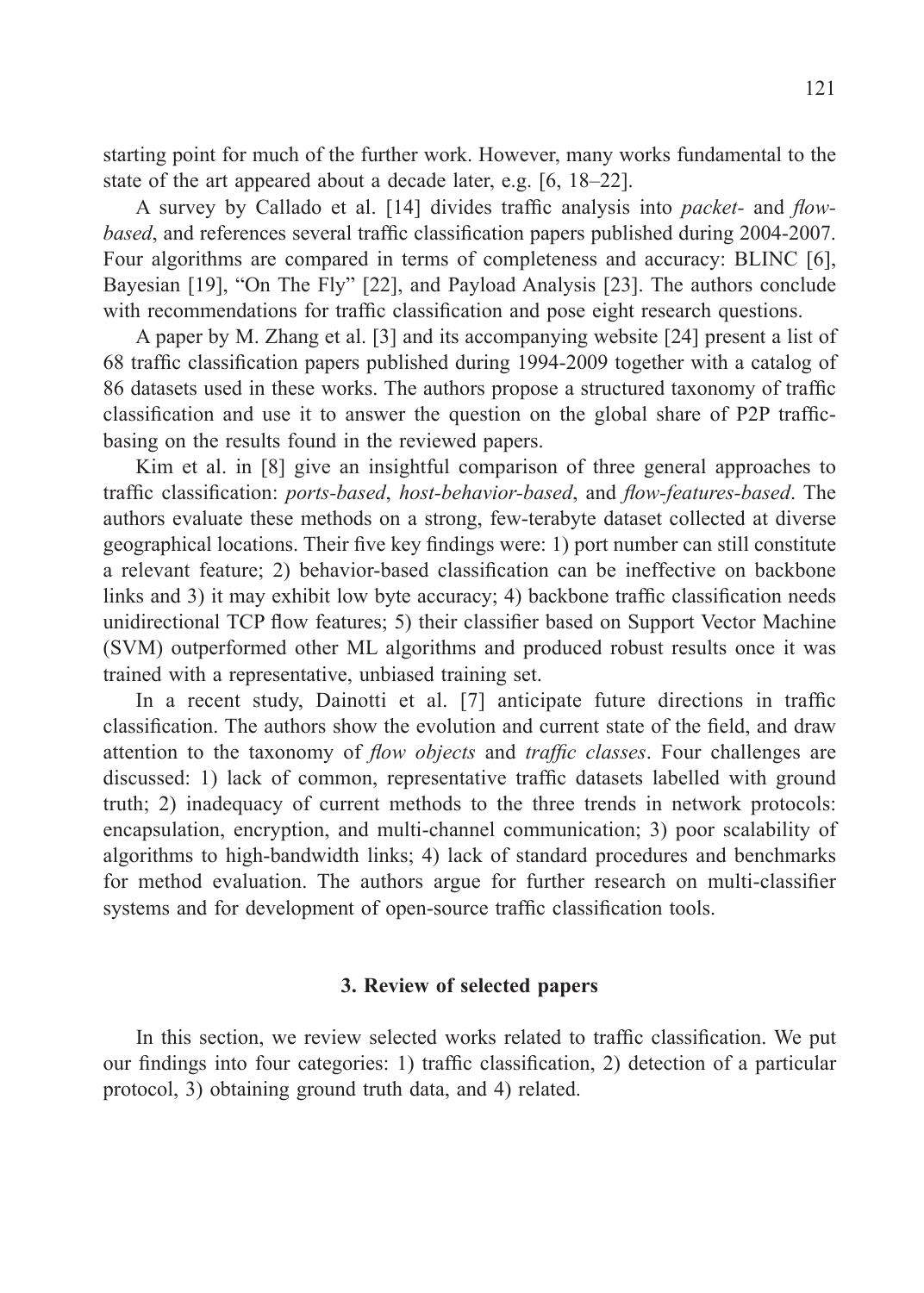#### **3.1. Traffi c classifi cation**

In this category, we collect papers that describe algorithms for identifying any network protocol, or at least a few protocols (e.g. group of P2P-TV protocols). For instance, such algorithms can be deployed on a router to provide statistics on the traffic passing through it.



Fig. 1: Feature extraction in the KISS algorithm: for each packet in an 80-packet window (a), the first 12 bytes of UDP payload are divided into 24 groups of 4 bits each (b). Number of occurrences of distinct values in given group is counted for the whole packet window (c).

1) *KISS: Stochastic Packet Inspection Classifier for UDP Traffic: The work by* A. Finamore et al. [15] published in 2010 (extends the original 2009 paper [25]) presents a payload inspection classifier for UDP traffic. The authors exploit the fact that protocols running over UDP must implement an application-specifi c header at the beginning of the packet payload, due to stateless nature of UDP communication.

For each 80-packet window in a given flow, the KISS algorithm counts occurrences of distinct 4-bit *groups* in the first 12 bytes of the packet payload; see Fig. 1 for an illustration. For each of 24 groups, a  $\chi$ 2-like test is used in order to measure the distance between distribution of observed values and the uniform distribution, according to Equation 1:

$$
X_i = \sum_{v=0000_2}^{1111_2} \frac{(O_v^i - E)^2}{E},\tag{1}
$$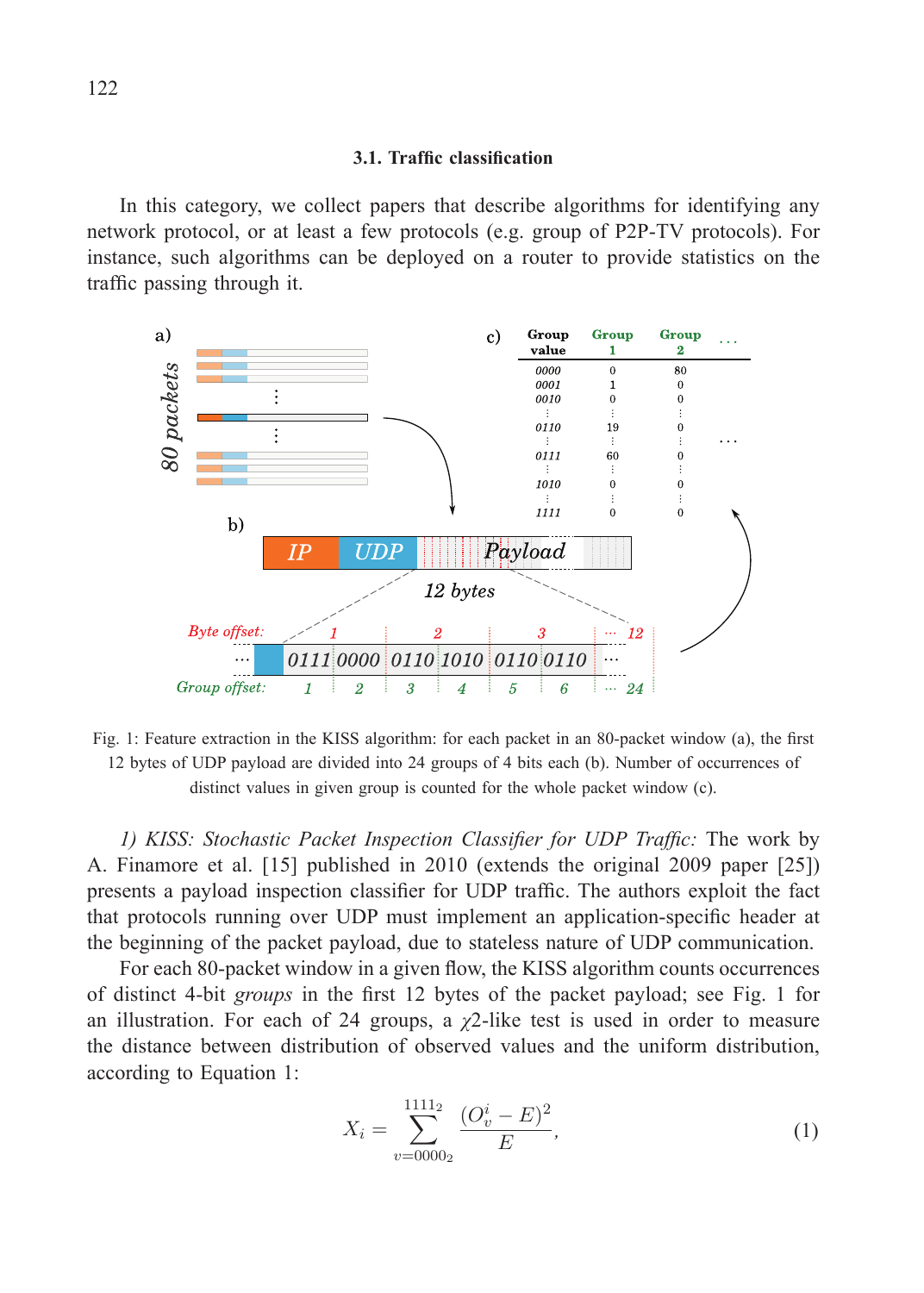where:  $X_i$  is the distance for group offset *i*, *v* is the value,  $O_v^i$  is the number of observed occurrences for value *v* on offset *i*, and *E* is the expected value ( $E = \frac{80}{2^4} = 5$ ). The symbols  $0000<sub>2</sub>$  and  $1111<sub>2</sub>$  represent binary numbers: 0 and 15 in decimal system, respectively.

Thus, a characterization of randomness in the application header is obtained, in form of a 24-element feature vector. This vector is used in an SVM decision process, i.e. it is used for training and classification in a typical manner.

The authors evaluated the algorithm on a ca. 100GB dataset of real and testbed network traffic, obtaining respectively 99.6% and  $\leq 1\%$  of True Positives and False Positives, on average.

2) K-Dimensional Trees for Continuous Traffic Classification: In an interesting work published in 2010 by V. Carela-Español et al. [26], the authors revisit the idea by L. Bernaille et al. [22] of early traffic classification by analyzing the size and direction of the first few packets of a TCP connection.

However, in this new work the authors apply the K-dimensional trees algorithm [27] instead, which resulted in relatively small times for training and classification. The proposed system operates in real-time and can be continuously retrained. A preliminary evaluation was performed, using a ca. 1TB dataset of 12 types of real network traffic.

3) Abacus: Accurate behavioral classification of P2P-TV traffic: In 2011, P. Bermolen et al. [9] published an exhaustive work on a classifying P2P-TV traffic, preliminarily introduced in [28].

The authors present a method that counts the number of packets received by a given host from each of its peers. Histogram of packet counts received in a 5-second window is used as a feature vector for an SVM classification algorithm.

Bermolen et al. present an excellent experimental analysis of performance, portability, and parameter sensitivity. The authors evaluated the system on a ca. 26GB dataset of testbed P2P-TV traffic (SopCast, TVAnts, PPLive, and Joost) and on a ca. 4GB of real "background" traffic: they report 95% of True Positives and less than 0.1% of False Positives in the worst case—for packets, bytes, and peers.

4) *TCP Traffic Classification Using Markov Models:* In a work published in 2010 by G. Münz et al. [29], a lightweight method for classification of TCP flows using observable Markov chains [30] is presented. The discretized packet length, direction, and position within the flow are mapped to a state. For each application of interest, a Markovian model is generated in the training stage. During classification, the a-posteriori probability of observed packets is calculated for each model, and the maximum value is chosen.

The authors performed experimental validation on a small dataset and compared the results to the well-established work by L. Bernaille et al. [22]; however, these two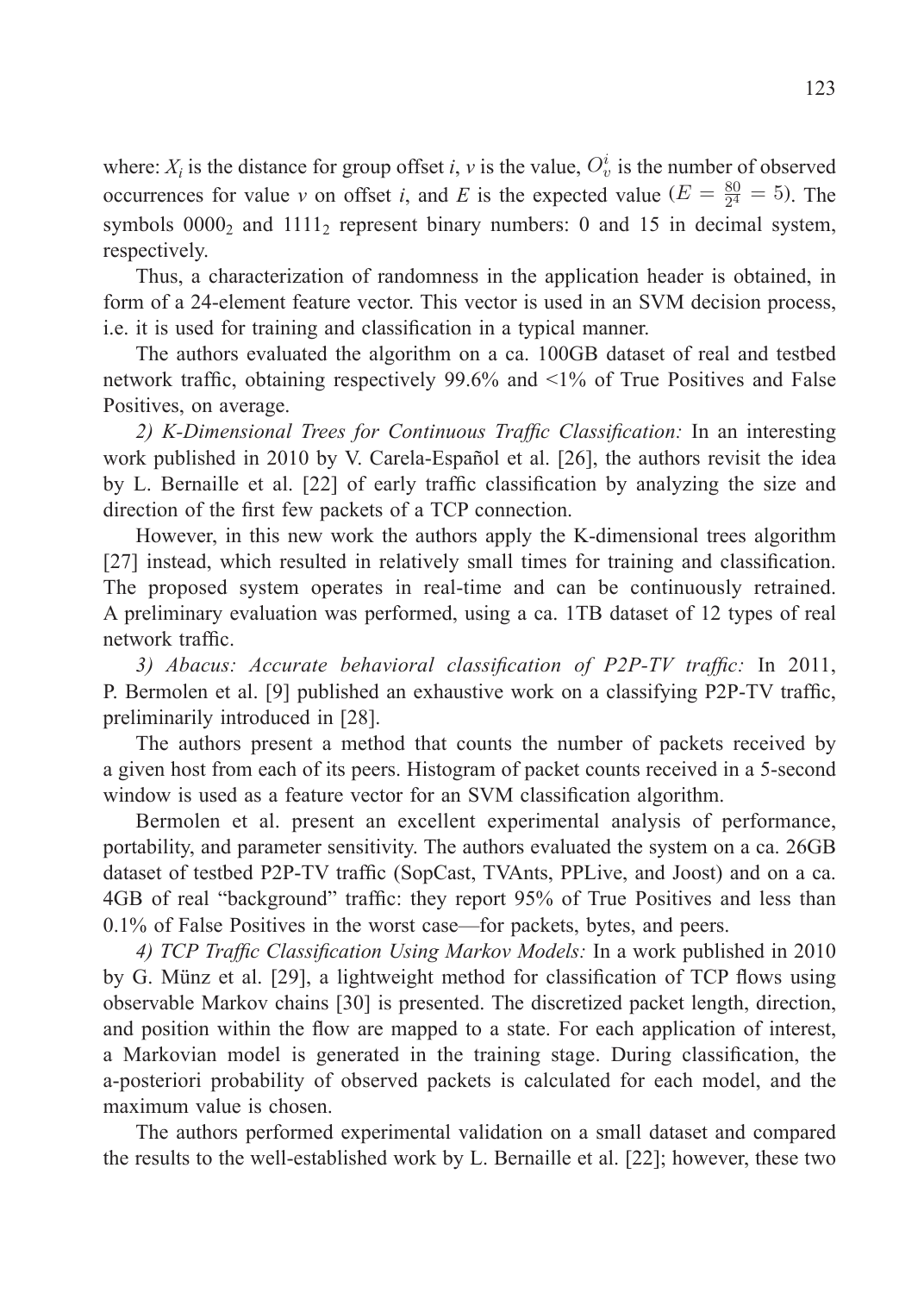methods are inherently different. The Markov chain method yielded better stability of the results, with similar average precision and recall values. The authors extended their method in [31] by introducing a special "end of connection" Markov state, which improved the accuracy (validated on a larger dataset).

*5) Early Classification of Network Traffic through Multi-classification:* The work by A. Dainotti et al. [11] published in 2011 presents an innovative approach of multiclassification: the traffic is simultaneously processed by an ensemble of several standalone classifiers, and the final result is obtained using a decision combiner algorithm [32].

| Label       | Classifier (see [33, 34]) | Overall performance | Selected?    |
|-------------|---------------------------|---------------------|--------------|
| J48         | J48 Decision Tree         | 97.2%               | ٧            |
| K-NN        | K-Nearest Neighbor        | 95.9%               | ٧            |
| $R-TR$      | Random Tree               | 96.3%               | $\checkmark$ |
| <b>RIP</b>  | Ripper                    | 97.0%               | ٧            |
| <b>MLP</b>  | Multi Layer Perceptron    | 82.3%               | ٧            |
| <b>NBAY</b> | Naive Bayes               | 43.7%               |              |
| PL          | PortLoad [35]             | 83.7%               | ٧            |
| <b>PORT</b> | Port number               | 15.6%               |              |

Table 1: Stand-alone classifiers used in [11]. The "Overall performance" column presents the overall classification accuracy, as reported by the authors; the "Selected?" column indicates which classifiers were used in the final system.

| Label      | Combiner                      | Reference in [32] | Best performance |
|------------|-------------------------------|-------------------|------------------|
| NB         | Naive Bayes [36]              | pp. 126           | 93.5%            |
| <b>MV</b>  | Majority Voting [37]          | pp. 112           | 90.8%            |
| <b>WMV</b> | Weighted Majority Voting [38] | pp. 123           | 91.0%            |
| $D-S$      | Dempster-Shafer [39]          | pp. 175           | 97.0%            |
| <b>BKS</b> | Behavior Knowledge Space [40] | pp. 128           | 97.9%            |
| <b>WER</b> | Wernecke [41]                 | pp. 129           | 97.9%            |

Table 2: Algorithms for combining pattern classifiers, as applied in [11]. The "Best performance" column gives classification accuracy for the best selection of stand-alone classifiers working in an ensemble, as reported by the authors (see Table 1).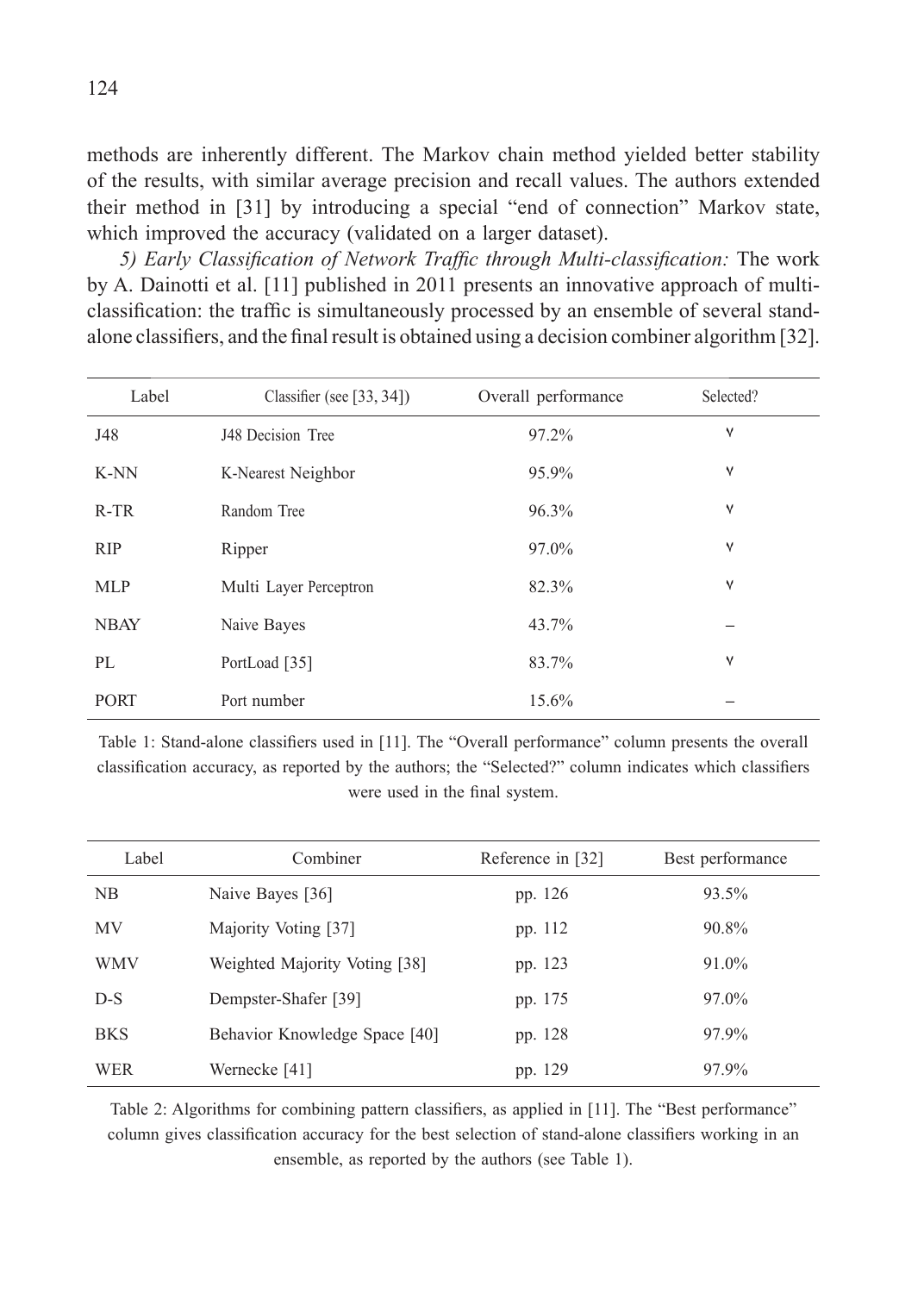The authors connect eight stand-alone classifiers (see Table 1) using six stateof-the-art combiners (see Table 2). Experimental validation on a 59GB dataset of real traffic yielded the best accuracy for the BKS combiner and an ensemble of 6 classifiers: J48, K-NN, R-TR, RIP, MLP, and PL.

The authors highlight that in case we limit feature extraction to just the first few packets in a flow, their method brings significant performance improvements, comparing to the best results of stand-alone classifiers working alone: for example, in case of just the first packet being used, a 20.8% improvement. The authors chose to use the first 4 packets, obtaining the final accuracy of 98.4%; supplementary metrics were not reported.

*6) CUTE: Traffi c Classifi cation Using TErms:* In 2012, S.H. Yeganeh et al. published a paper [42] in which they propose a payload inspection classifier that automatically finds protocol signatures.

For the training, the algorithm extracts common terms shared by flows of a given protocol: it aligns the flows and finds all common substrings of at least *b* bytes. Next, for each protocol, it assigns *weights* to terms, according to Equation 2:

$$
W_t^p = \begin{cases} \n\left(\frac{f_p^t}{\sum_{p \in P} f_p^t}\right)^\rho & f_t^p \ge T \\ \n0 & f_t^p < T \n\end{cases} \tag{2}
$$

where  $f_t^p$  is the frequency of term *t* in protocol *p*, *P* is the set of all protocols, and  $W_t^p$  is the term weight;  $\rho$  and  $T$  are the algorithm parameters. Terms that are unique to protocol have weights close to 1, whereas common terms have weights close to 0.

During classification, for each protocol, the algorithm searches the packet payload for the learned terms, and computes the average weight. The protocol with the maximum value is chosen as the target class.

Yeganeh et al. show by means of theoretical analysis and experimental validation, that in case of pattern matching for traffic classification, occurrences of terms in network flows are more important than their relative order. In practice, this means that it is enough to use term *sets* instead of *lists*: one can identify a certain protocol by checking for occurrence of terms in any order. This makes CUTE inherently simpler and faster than similar algorithms that employ term lists, e.g. LASER [43].

The authors used two traffic traces from Tier-1 ISPs for experimental analysis, i.e. tuning the classification system and validating its accuracy. They report precision and recall metrics above 90% for almost all protocols considered in the experiment.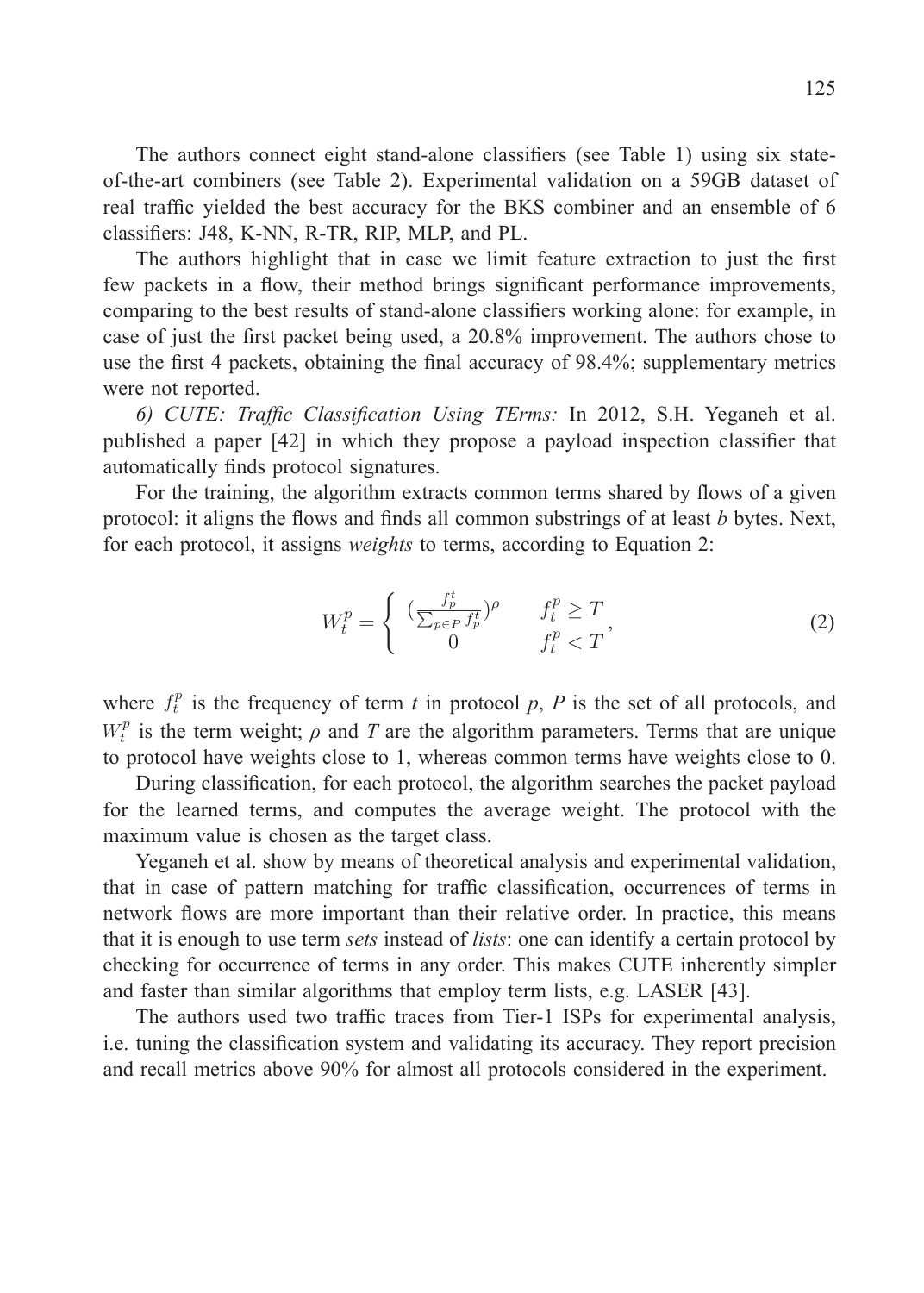### **3.2. Single application detection**

In this subsection, we put the algorithms that aim at single application or certain traffic kind. For instance, such algorithms can be deployed on a network firewall in order to block access to given service. We maintain the numbering of papers for easy referring in Table 3.

*7) Tunnel Hunter: Detecting application-layer tunnels with statistical fingerprinting:* In a paper published in 2009 [44], M. Dusi et al. present a reliable method for detecting HTTP and SSH tunnels.

The algorithm is trained with legitimate (non-tunneled) HTTP and SSH traffic. Each flow is characterized by a signature consisting of packet size, inter-arrival time, and arrival order. During classification, a flow "anomaly score" is computed by comparing the flow signature to fingerprints of legitimate traffic. If the value is above a certain level, the flow is considered as carrying tunneled traffic. The authors claim nearly 100% completeness and accuracy (verified experimentally).

*8) Skype-Hunter: A real-time system for the detection and classification of Skype traffic*: The paper by D. Adami et al. published in 2012 [45] introduces a novel method for identification of the Skype protocol.

The authors present a detailed, packet-level analysis of the Skype traffic and propose a relevant detection algorithm that combines signature-based and statistical procedures. The method is experimentally validated on several datasets—compared to standard statistical classifiers and to a state-of-the-art Skype classifier [46], it yielded better performance results.

## **3.3. Obtaining ground truth data**

Below we describe the papers on datasets for verifying the accuracy of classification methods.

In a typical scenario, an author of a new method will work on a trace of network traffic while developing the algorithm. The traffic composing the trace needs to be representative for the scope of interest of a particular research effort. The dataset should also indicate the real application that generated each flow in the dataset, so the researcher is able to compare the results of the algorithm with the right answer: this information is called *ground truth*.

9) GT: picking up the truth from the ground for Internet traffic: In a 2009 paper published by F. Gringoli et al. [47], the authors present a distributed system for capturing Internet traffic in a computer network. The system keeps the names of applications that generated the traffic.

A special software agent "gt" is installed on each machine taking part in the experiment. The agent periodically queries the operating system for a list of opened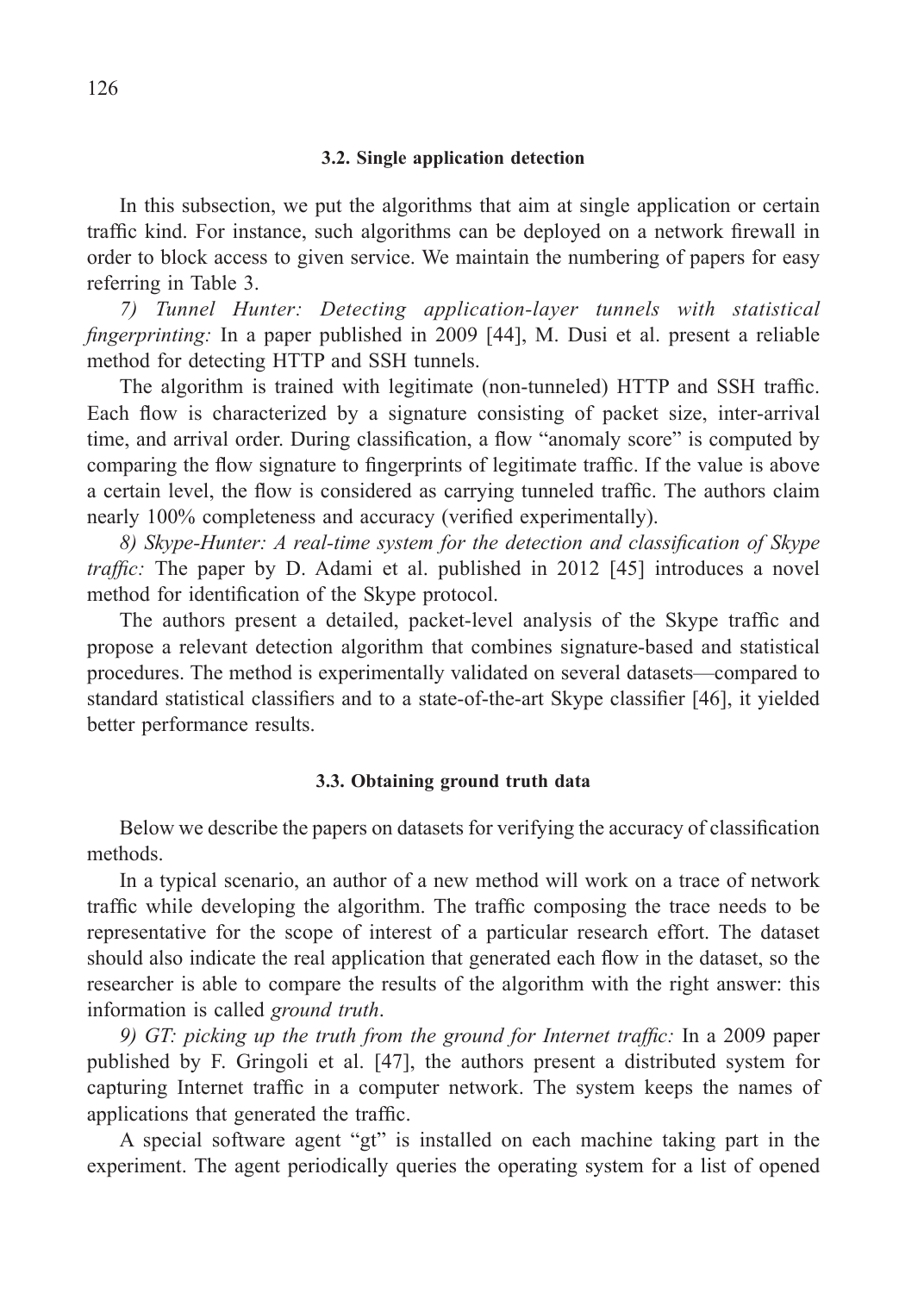network sockets and the names of applications that own them. For each socket, it stores a piece of information with current time-stamp, local and remote IP address and port number, transport protocol, and application name. At the same time, a standard packet sniffer is run on the gateway router, so that all the traffic coming from and into the local network is captured.

Finally, a post-processing tool "ipclass" is run. The tool connects the socket information collected by gt with the traffic captured on the router. As the result, a traffic trace file annotated with ground truth is produced. The authors validated the method on a 218GB dataset. For the completeness metric, they report more than 99% of bytes and 95% of flows.

*10) Quantifying the accuracy of the ground truth associated with Internet traffic traces:* In 2011 M. Dusi et al. [48] published a paper that compares their gt tool [47] to traditional port- and DPI-based ground truth establishment methods.

Basing on evaluation on a ca. 200GB dataset, the authors claim that—depending on the protocols composing a trace—ground truth information can be incorrect for up to 91% bytes for port-based and 26% for DPI-based methods. The authors speculate that the error one might commit while applying these well-established methods to publicly available anonymized traces is significant, especially for modern traffic like Streaming, Skype, or P2P.

*11) Tracedump: A Novel Single Application IP Packet Sniffer:* A paper by P. Foremski published in 2012 [49] introduces a packet sniffer that captures traffic of a single Linux process only. This solves the problem of ground truth accuracy, as the application name is immediately known.

The author explains implementation of a single-process packet sniffer and provides an architectural view on the proposed solution. The "tracedump" utility captures all application traffic in real-time, including DNS traffic. A short evaluation on BitTorrent traffic is presented.

The "tracedump" tool can run a computer program in a fully controlled manner for instance, Graphical User Interface (GUI) testing tools can be applied to create a kind of specialized traffic generator (preliminary results available at [50]).

#### **3.4. Related works**

In the last subsection, we present works that analyze IP traffic and are similar to traffic classification.

*12) Taking a Peek at Bandwidth Usage on Encrypted Links:* In a 2011 paper [51], M. Dusi et al. present a simple regression-tree-based algorithm that monitors the amount of data that protocols transmit over encrypted tunnels (incl. IPSec).

During the training phase, both the cipher- and plain-text transmissions are visible to the algorithm; the plain-text is used for ground truth information. As traffic features,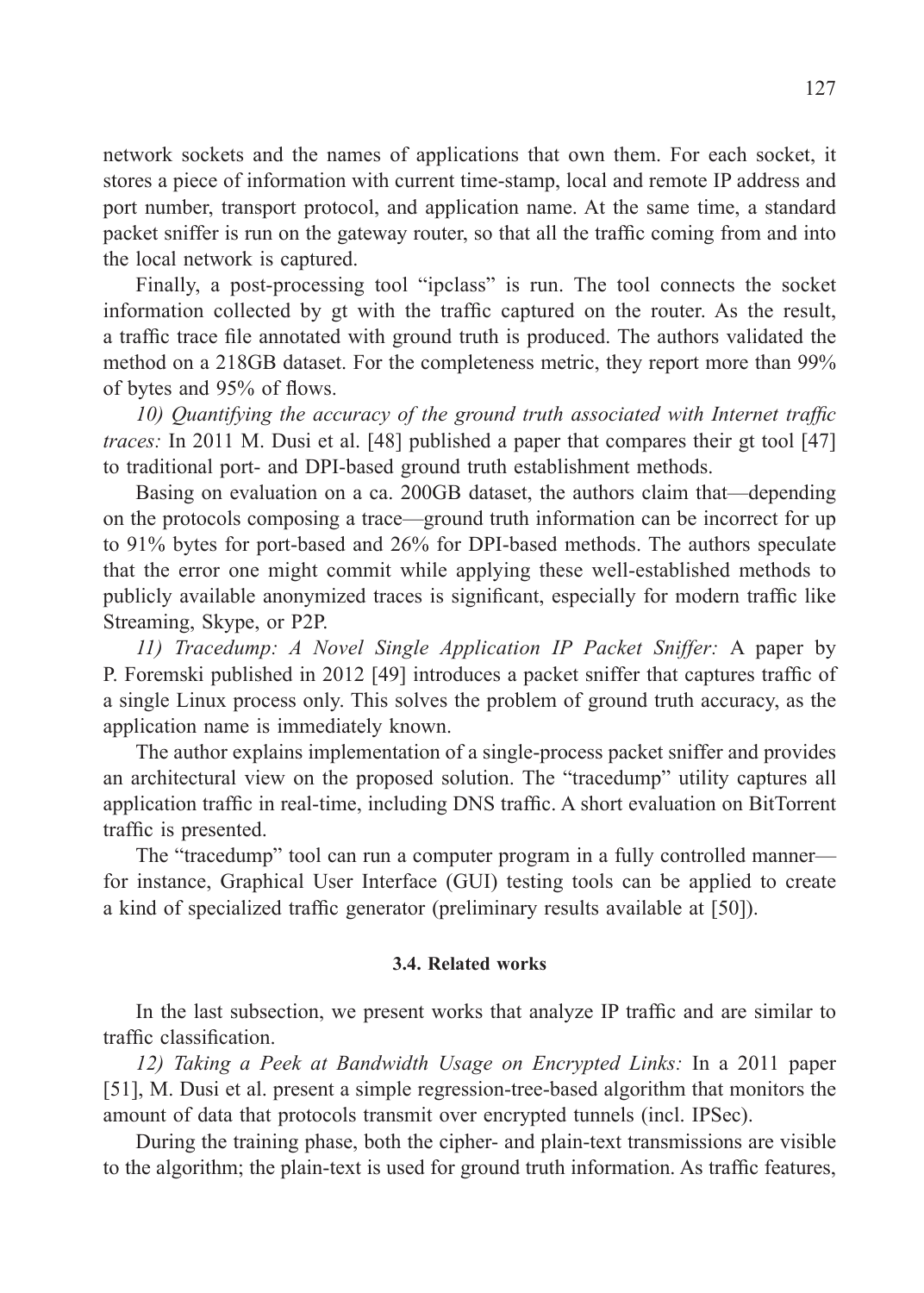the authors employed probability mass function of packet sizes, and statistics related to changes in packet direction. During the operation phase, the algorithm extracts flow features each few seconds, and applies a regression tree algorithm in order to give estimates on the traffic carried within the tunnel.

The authors evaluated their method on a ca. 50GB dataset and reported an acceptable accuracy: the performance depends on the differences in the networks used for training and testing.

*13) DNS to the Rescue: Discerning Content and Services in a Tangled Web:* In 2012, I. Bermudez et al. published a paper on inferring Internet traffic by analyzing its DNS context [10]. The work introduces "DN-Hunter", a system that tags traffic flows with their associated domain name, based on the fact that each new flow is anticipated by a DNS query.

The system consists of two modules: a flow sniffer, which reconstructs traffic flows, and a DNS resolver, which maintains mapping between clients, domains, and servers. The authors verified that flow tagging can be accomplished in most cases and could not be replaced by making a reverse DNS lookup or inspecting TLS certificates—this would fail in 94% or 86%, respectively. The key property of this novel method is that it can identify traffic before the actual flow starts.

Using capabilities of DN-Hunter, the authors provide a detailed analysis of Content Delivery Networks (CDNs) in 5 datasets of total 64 million flows, covering thousands of ISP customers in US and Europe. Analysis of real traffic revealed domains handled by hundreds of servers that change with time. The authors discovered a diurnal pattern of more machines during late evenings; a similar phenomenon was noticed for CDNs and their domains. For an 18-day observation period about 100,000 new domains emerged each day, which reflects the rapid growth of the Internet.

DN-Hunter can map distribution of particular content across CDNs—the authors found that LinkedIn was hosted by Edgecast  $(59%$  of flows), Akamai  $(17%),$ CDNetworks (3%), and on own servers (22%). The system can also reveal the domains of a specific CDN: top three domains provided by Amazon EC2 in Europe were cloudfront.net  $(20\%)$ , playfish.com  $(16\%)$ , and sharethis.com  $(5\%)$ . Finally, DN-Hunter can tell the most popular services delivered on a given IP port number for port 25 the authors observed service tags of "smtp", "mail", "mxN", and several others. Interestingly, they also identified several BitTorrent trackers running on the Google Appspot service.

#### **4. Discussion**

1. **There are many ways to classify the traffic.** Each work reviewed in sections 3.1. and 3.2. presents a different approach to classification: analysis of packet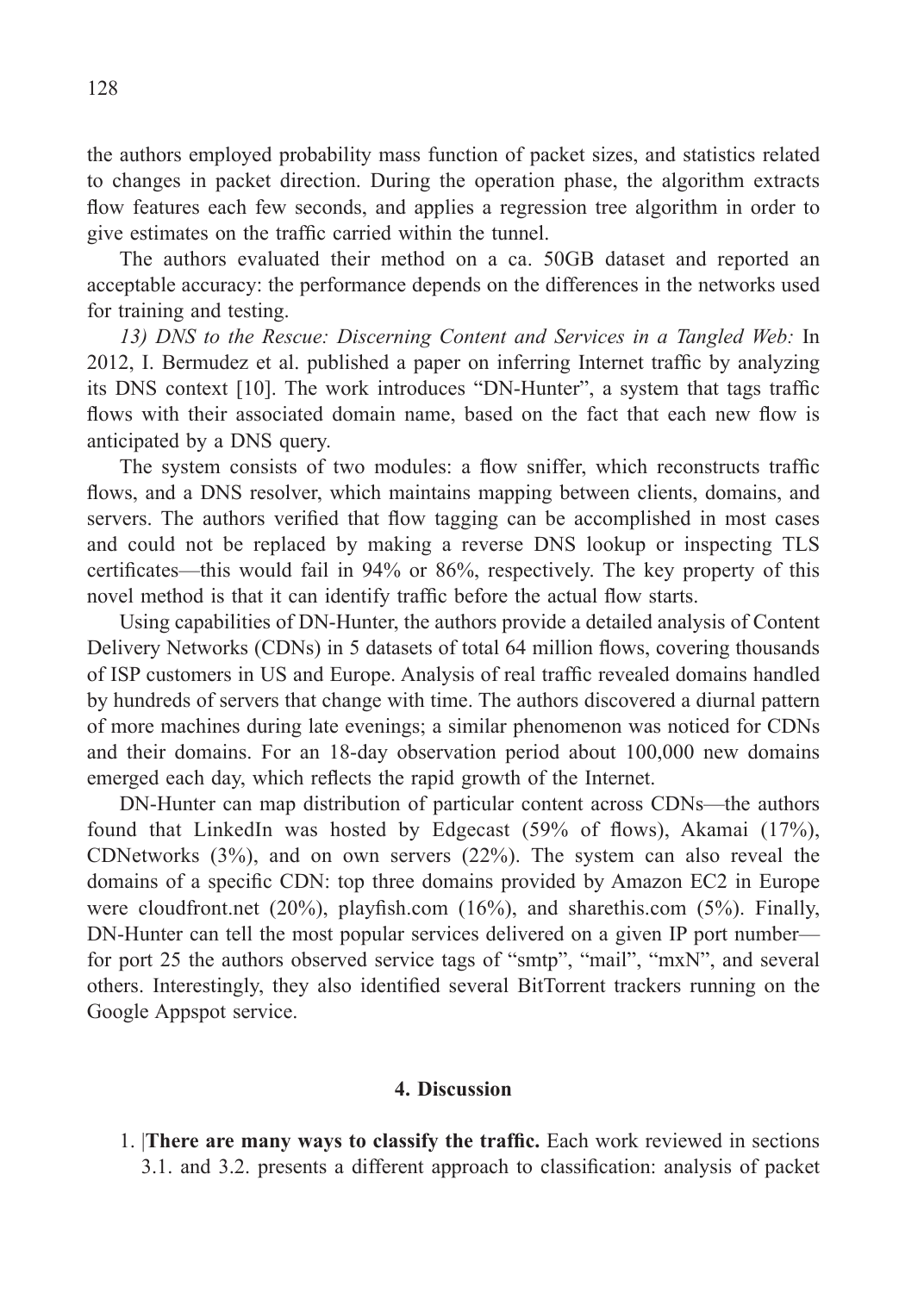count, length, payload, etc.—see Table 3 for a summary. We speculate that each modern Internet protocol exhibits so many phenomena that it has plenty of observable traffic characteristics that can reveal its generating application. Moreover, A. Dainotti et al. in [11] (sect. 3.1.) proved that it is possible to combine multiple different classifiers into one system that unveils high performance.

We argue that:

- (a) there are many traffic features yet to be found (anticipated e.g. by [9,10,15]);
- (b) traffic classification algorithms can be combined so they complement each other (e.g.  $[15]$  for UDP and  $[31]$  for TCP traffic);
- (c) there is much room for improvement in the design of traffic classifiers that analyze several kinds of traffic features at the same time, i.e. multi-level traffic classifiers (e.g.  $[6, 11]$ ).
- 2. **Classification methods need thorough validation.** New services appear rapidly on the Internet, and the application protocols get more sophisticated [7], hence modeling of new kinds of traffic gets harder. For instance, at the time of this writing, there is no adequate traffic model for the SPDY [54] protocol, introduced by Google and deployed for its popular "Gmail" service. Consequently, robust traffic classification methods need thorough *experimental* validation, as purely theoretical approach is insufficient. A certain sign of a high-quality paper is a detailed section on validation, employing an up-todate traffic trace

We give our recommendations for validating classification methods:

- (a) usage of large, representative, and geographically diverse datasets with relevant amounts of background traffic (e.g.  $[8, 15]$ );
- (b) presentation of the results in terms of well-established and *complementary*  performance metrics—e.g. the recall metric together with precision, or True Positives together with False Positives (e.g. [15, 31]);
- (c) analysis of parameter sensitivity of the algorithm (e.g. [9, 42]).
- 3. **The problem of common traffi c datasets is still unsolved.** Several respected scientists demanded publication of common, packet-level traffic datasets labeled with ground truth: e.g. [55] in 2007 and [7] more recently. This would enable systematic and fair comparison of classification methods, but the problem still remains largely unsolved. Some authors published their datasets, but none of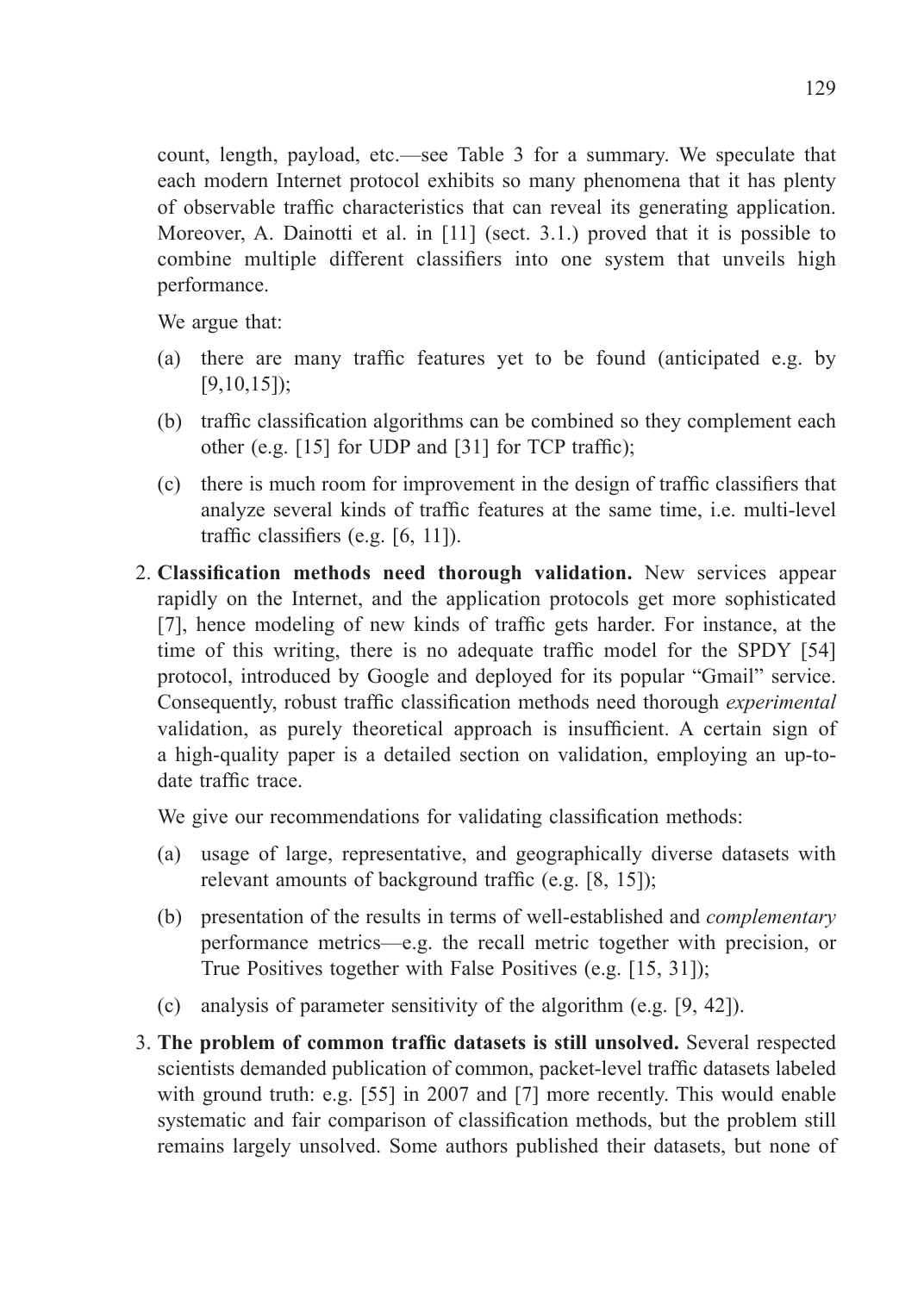them satisfies all of the postulated requirements<sup>1</sup>. Others, like CAIDA [57] or MAWI [58] publish datasets without ground truth and packet payload, which limits their usability.

 However, authors of the studies referenced in section 3.3. made ground truth data collection simpler and more comprehensible. Particularly, the "gt" [47] software agent seems to be a candidate for the standard ground truth tool for current and future research on Internet traffic.

| Paper                         | Traffic features                                                                                                                      | Experimental dataset                                                                                                       |
|-------------------------------|---------------------------------------------------------------------------------------------------------------------------------------|----------------------------------------------------------------------------------------------------------------------------|
| 1) Finamore et al. $[15]$     | For 80-packet windows: amount<br>of randomness in the first 12 bytes<br>of payload                                                    | 100GB of real and testbed traffic<br>(P2P-TV, Skype)                                                                       |
| 2) Carela-Español et al. [26] | Size of the first few packets; port<br>numbers                                                                                        | <1TB of real traffic from CoMo-<br>UPC [52]; ground truth set with<br><b>DPI</b>                                           |
| 3) Bermolen et al. [9]        | Histogram of packet counts<br>received from each peer, in a time<br>window $(5s)$                                                     | 26GB of testbed traffic from<br>30 peers; <4GB of real traffic<br>without P2P-TV                                           |
| 4) Münz et al. [29]           | For the first few TCP packets:<br>payload size, packet direction,<br>position in stream                                               | Self-made traces:<br>300 connections for training,<br>500 for testing                                                      |
| 5) Dainotti et al. [11]       | Various                                                                                                                               | Self-made 59GB trace of real<br>traffic (Oct 2009); ground truth<br>set with DPI                                           |
| 6) Yeganeh et al. [42]        | Existence of precomputed terms in<br>packet payload                                                                                   | Two 30-minute traces from tier-1<br>ISPs on different continents; no<br>encrypted flows                                    |
| 7) Dusi et al. [44]           | Packet size and logarithm of inter-<br>arrival time (quantized values)                                                                | Self-made HTTP and SSH traffic<br>(legitimate and tunneled)                                                                |
| 8) Adami et al. [45]          | Packet size, packet payload<br>(signatures), inter-arrival times                                                                      | Self-made dataset, Tstat Skype<br>traces [53], and DARPA dataset                                                           |
| 12) Dusi et al. [51]          | For time-windows: histogram of<br>packet sizes; vector of packet<br>counts and sizes until change in<br>transmission direction occurs | Self-made, real traffic: 36GB<br>captured with "gt" [47] (Oct<br>2009), 10GB with ground truth<br>set using DPI (Jul 2010) |
| 13) Bermudez et al. [10]      | DNS response received within<br>a time-window preceding the IP<br>flow                                                                | 5 diverse sets of real traffic from<br>EU and US; 64 million TCP<br>flows, almost 2 days of traffic                        |

Table 3. Summary of the reviewed papers: traffic features and datasets used for experimental validation

<sup>&</sup>lt;sup>1</sup> A short list of published datasets can be found at [56]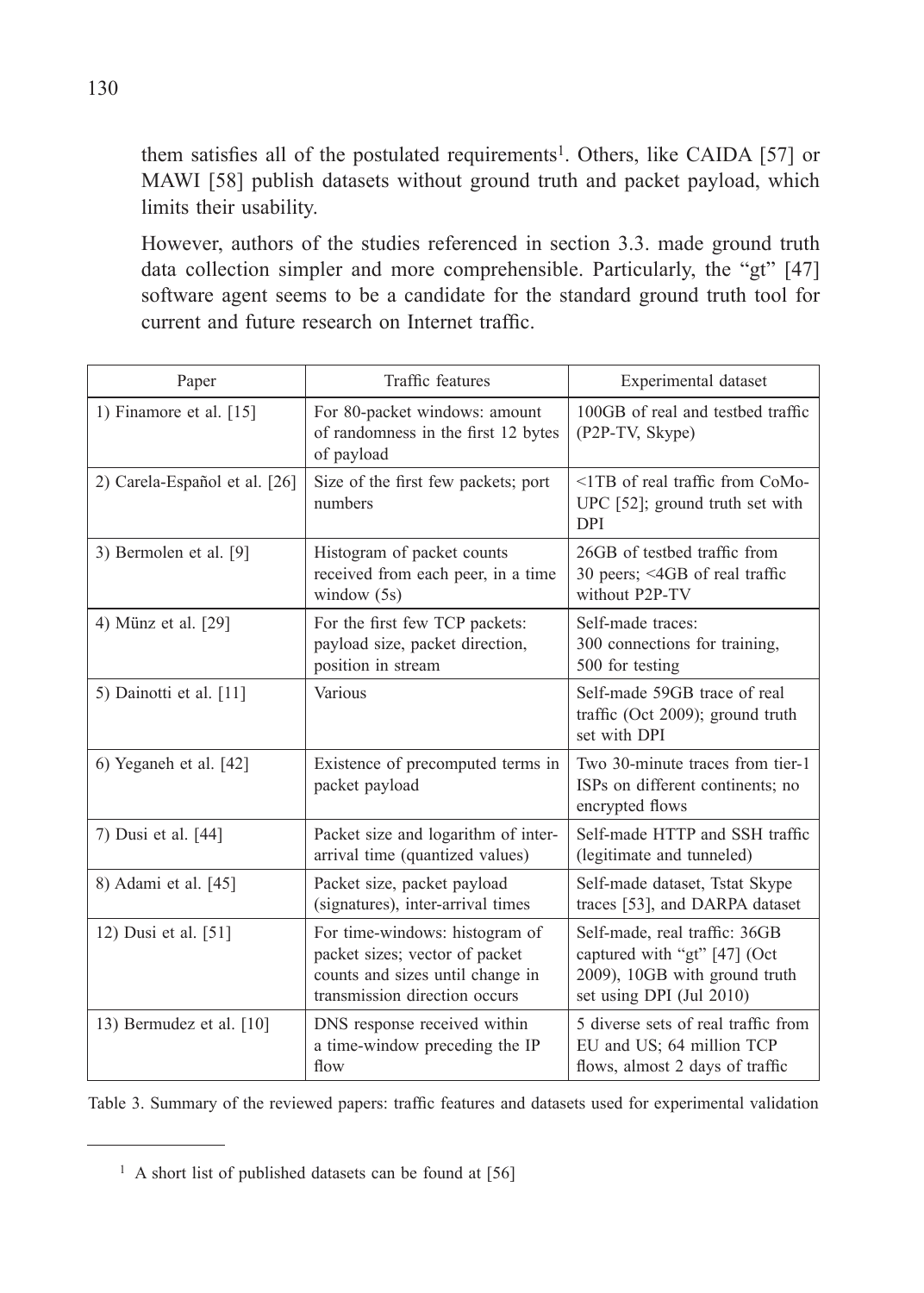## **5. Conclusions**

In this paper, we reviewed 13 significant papers on traffic classification and related matters, published during 2009-2012. We presented the review in 4 categories: general traffic classification (sect. 3.1.), single protocol detection (sect. 3.2.), the ground truth problem (sect. 3.3.), and related works (sect. 3.4.). We showed diversity in methods for characterizing modern IP traffic and discussed a few important issues, giving our recommendations. We also presented a succinct "review of reviews" in traffic classification in section 2.

It is almost a decade since first major publications on traffic classification appeared [13], but the authors of the reviewed papers proved that it is still possible to find new algorithms  $[10, 15]$ , or significantly improve the existing ones  $[26]$ . In order to classify an IP flow, one can choose to either focus on a specific traffic feature (packet counts [9], lengths [26], payload characteristics [15, 42], etc.), use many features at once (e.g.  $[31, 45]$ ), or combine several approaches in a multi-classifier system ( [11] in sect. 3.1.). Especially for the latter technique we speculate a vast space for improvement.

Classification methods need to be verified on real IP traffic. The problem of obtaining adequate traces labeled with ground truth (introduced in sect. 3.3.) is still largely unsolved. This limits systematic and fair comparison of existing methods: there are no "reference benchmarks" in traffic classification. Besides, the authors of [48] suggest that there may be a significant error in self-made traffic traces anyway. Two utilities— "gt" [47] and "tracedump" [49]—can be applied to assure the accuracy of ground truth data.

Let us conclude with an observation that we are able to tell things apart if we can see the differences among them, i.e. the more one can see, the more has he the power to discriminate. Our paper showed diversity in methods for classifying IP traffic—in our opinion, an interesting direction for future research on traffic classification.

#### **Acknowledgments**

This work was funded by the Polish National Science Centre, under research grant nr 2011/01/N/ST6/07202—project "Multilevel Traffic Classification" [12].

The author would like to thank Michele Pagano and Christian Callegari of University of Pisa for their continuous help and support, and Michał Romaszewski of IITiS PAN Gliwice for proofreading early manuscripts of this paper.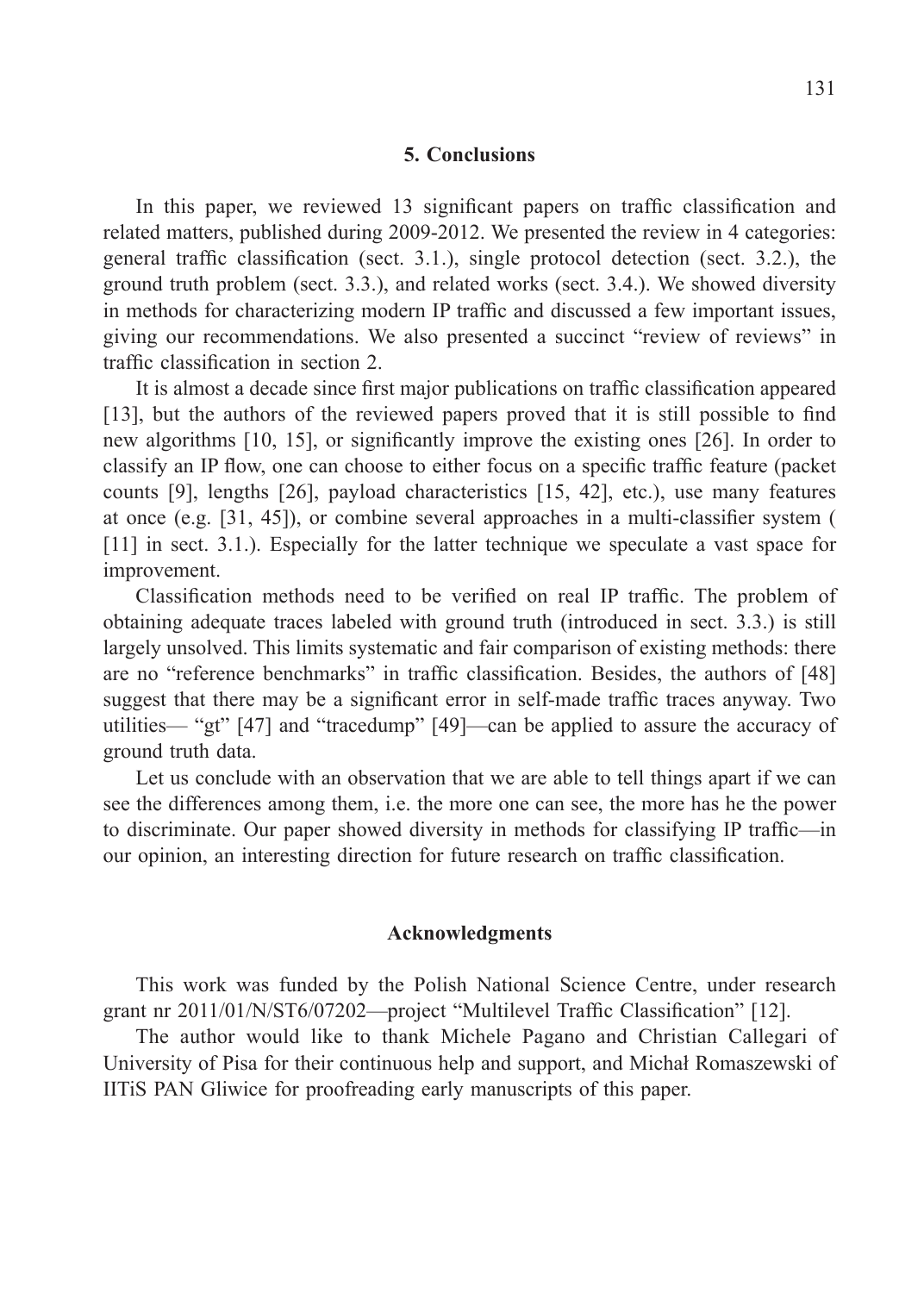#### **References**

- 1. M. Pietrzyk, L. Plissonneau, G. Urvoy-Keller, and T. En-Najjary, *On profi ling residential customers*, Traffic Monitoring and Analysis, pp. 1-14, 2011.
- 2. *CAIDA: The Cooperative Association for Internet Data Analysis*. Available from: http:// www.caida.org/ [27 March 2013].
- 3. M. Zhang, W. John, K. Claffy, and N. Brownlee, *State of the art in traffic classification*: *A research review*, in PAM Student Workshop, 2009.
- 4. *IANA Service Name and Transport Protocol Port Number Registry.* Available from: http://www.iana.org/assignments/service-names-port-numbers/service-names-portnumbers.xml [27 March 2013].
- 5. T. Karagiannis, A. Broido, N. Brownlee, K. C. Claffy, and M. Faloutsos, *Is p2p dying or just hiding?*, in Global Telecommunications Conference, 2004. GLOBE-COM'04. IEEE, vol. 3, pp. 1532–1538, IEEE, 2004.
- 6. T. Karagiannis, K. Papagiannaki, and M. Faloutsos, *BLINC: Multilevel traffi c classifi cation in the dark*, in ACM SIGCOMM Computer Communication Review, vol. 35, pp. 229–240, ACM, 2005.
- 7. A. Dainotti, A. Pescapè, and K. C. Claffy, *Issues and future directions in traffic classification*, Network, IEEE, vol. 26, no. 1, pp. 35-40, 2012.
- 8. H. Kim, K. C. Claffy, M. Fomenkov, D. Barman, M. Faloutsos, and K. Lee, *Internet traffic classification demystified: Myths, caveats, and the best practices, in Proceedings* of the 2008 ACM CoNEXT conference, p. 11, ACM, 2008.
- 9. P. Bermolen, M. Mellia, M. Meo, D. Rossi, and S. Valenti, *Abacus: Accurate behavioral classification of P2P-TV traffic*, Computer Networks, vol. 55, no. 6, pp. 1394–1411, 2011.
- 10. I. Bermudez, M. Mellia, M. M. Munafò, R. Keralapura, and A. Nucci, *DNS to the Rescue: Discerning Content and Services in a Tangled Web*, in Proceedings of the 12th ACM SIGCOMM Conference on Internet Measurement, vol. 1101, p. 12, 2012.
- 11. A. Dainotti, A. Pescapé, and C. Sansone, *Early classification of network traffic through multi-classification*, Traffic Monitoring and Analysis, pp. 122–135, 2011.
- 12. *MuTriCs: Multilevel Traffic Classification*. Available from: http://mutrics.iitis.pl/ [27 March 2013].
- 13. T. T. T. Nguyen and G. Armitage, *A survey of techniques for internet traffic classification using machine learning*, Communications Surveys & Tutorials, IEEE, vol. 10, no. 4, pp. 56–76, 2008.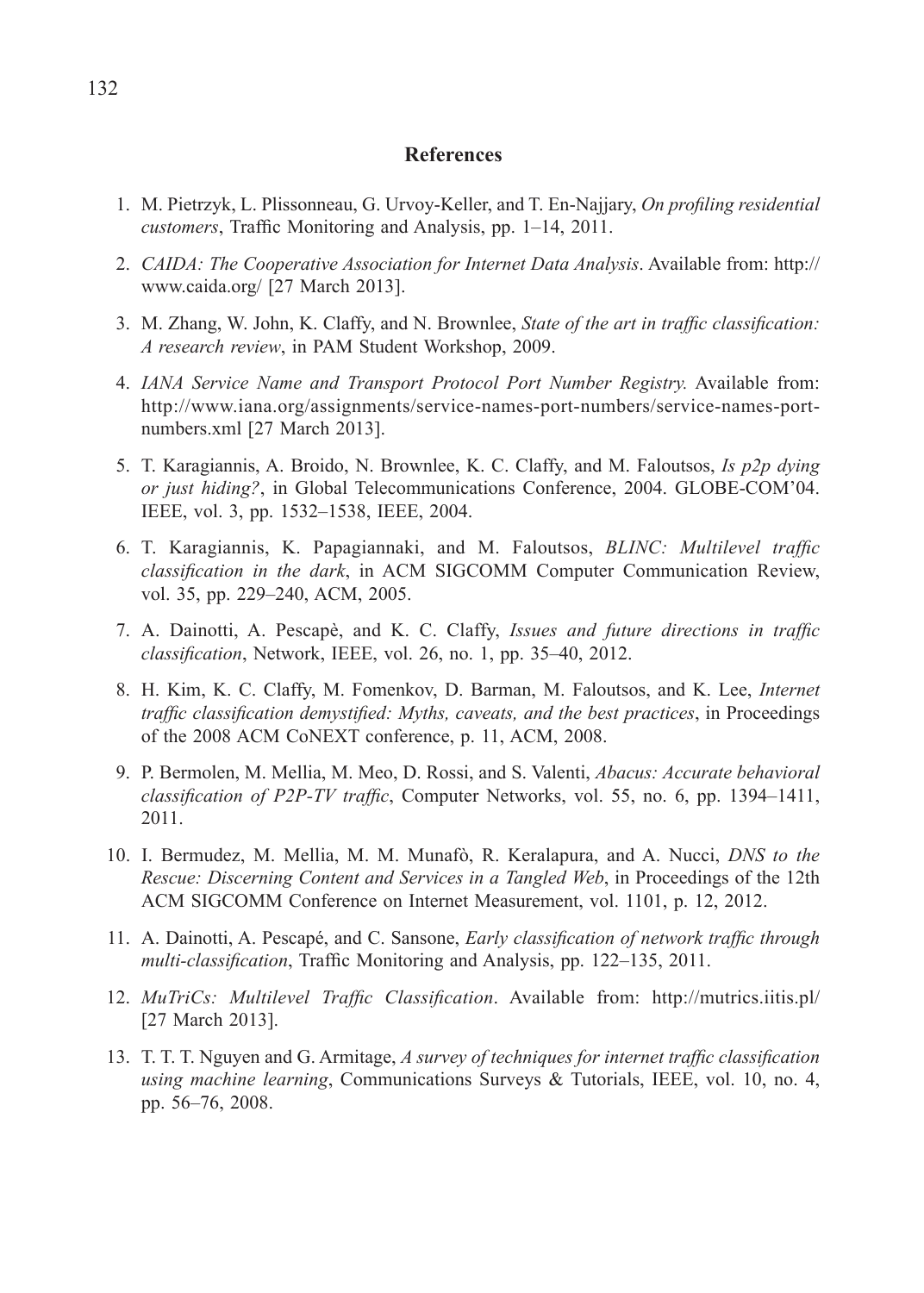- 14. A. Callado, C. Kamienski, G. Szabó, B. Gero, J. Kelner, S. Fernandes, and D. Sadok, *A survey on internet traffic identification*, Communications Surveys & Tutorials, IEEE, vol. 11, no. 3, pp. 37–52, 2009.
- 15. A. Finamore, M. Mellia, M. Meo, and D. Rossi, *KISS: Stochastic packet inspection classifier for udp traffic*, Networking, IEEE/ACM Transactions on, vol. 18, no. 5, pp. 1505–515, 2010.
- 16. *MuTriCs: Literature review*. Available from: http://mutrics.iitis.pl/literature-review [27 March 2013].
- 17. J. Frank, *Artificial intelligence and intrusion detection: Current and future directions*, in Proceedings of the 17th National Computer Security Conference, October 1994.
- 18. M. Roughan, S. Sen, O. Spatscheck, and N. Duffield, *Class-of-service mapping for QoS: A statistical signature-based approach to IP traffic classification*, in Proceedings of the 4th ACM SIGCOMM conference on Internet measurement, pp. 135–148, ACM, 2004.
- 19. A. W. Moore and D. Zuev, *Internet traffic classification using bayesian analysis techniques*, in ACM SIGMETRICS Performance Evaluation Review, vol. 33, pp. 50–60, ACM, 2005.
- 20. S. Zander, T. Nguyen, and G. Armitage, *Automated traffic classification and application identification using machine learning*, in Local Computer Networks, 2005. 30Th Anniversary. The IEEE Conference on, pp. 250–257, IEEE, 2005.
- 21. K. Xu, Z.-L. Zhang, and S. Bhattacharyya, *Profiling internet backbone traffic: Behavior models and applications*, in ACM SIGCOMM Computer Communication Review, vol. 35, pp. 169–180, ACM, 2005.
- 22. L. Bernaille, R. Teixeira, and K. Salamatian, *Early application identification*, in Proceedings of the 2006 ACM CoNEXT conference, p. 6, ACM, 2006.
- 23. G. Szabó, I. Szabó, and D. Orincsay, *Accurate traffic classification*, in World of Wireless, Mobile and Multimedia Networks, 2007. WoWMoM 2007. IEEE International Symposium on a, pp. 1–8, IEEE, 2007.
- 24. *Internet Traffic Classification*. Available from: http://www.caida.org/research/trafficanalysis/classification-overview/ [27 March 2013].
- 25. A. Finamore, M. Mellia, M. Meo, and D. Rossi, *KISS: Stochastic packet inspection*, Traffic Monitoring and Analysis, pp. 117–125, 2009.
- 26. V. Carela-Español, P. Barlet-Ros, M. Solé-Simó, A. Dainotti, W. de Donato, and A. Pescapé, *K-dimensional trees for continuous traffic classification*, Traffic Monitoring and Analysis, pp. 141–154, 2010.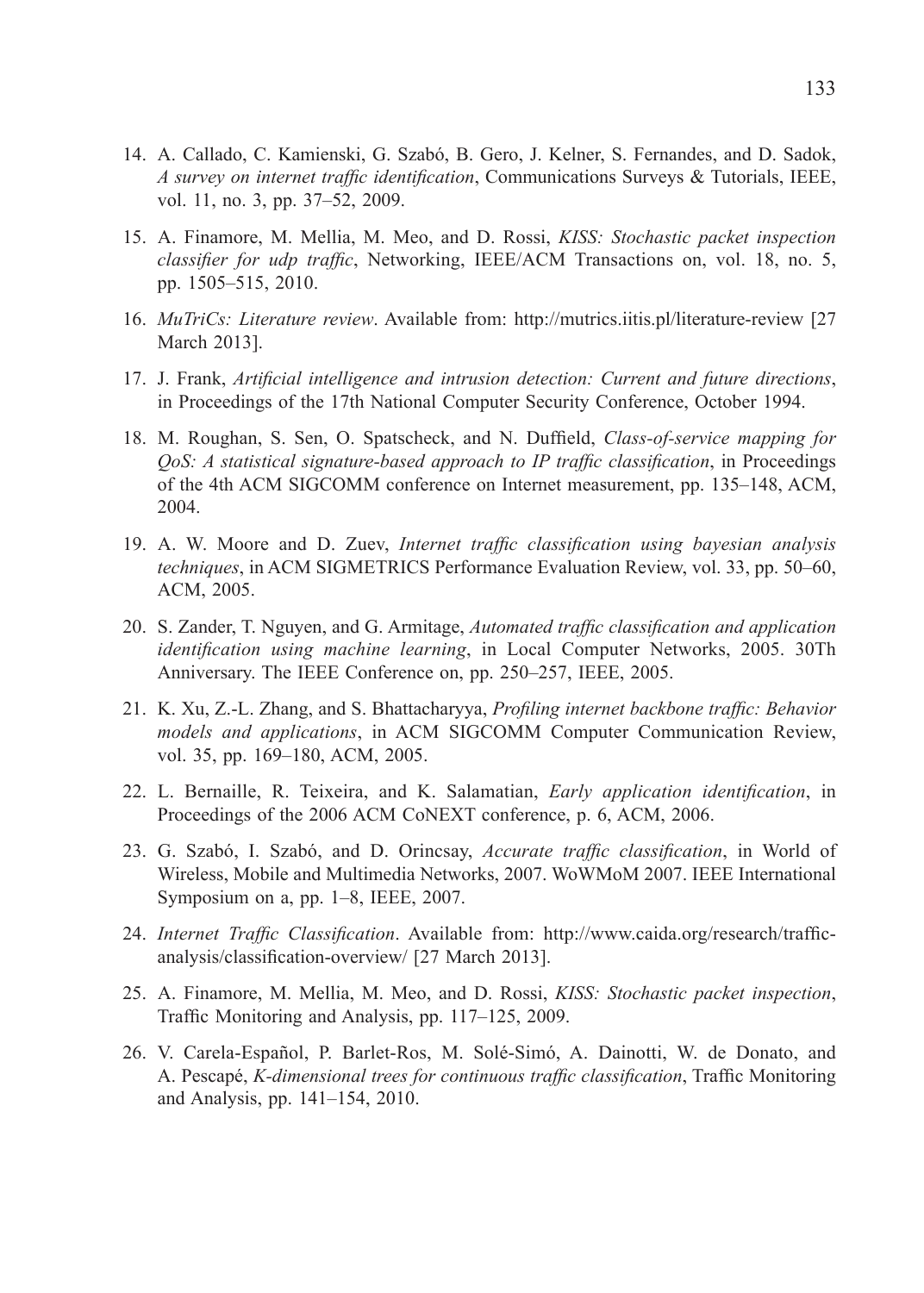- 27. J. H. Friedman, J. L. Bentley, and R. A. Finkel, *An algorithm for finding best matches in logarithmic expected time*, ACM Transactions on Mathematical Software (TOMS), vol. 3, no. 3, pp. 209–226, 1977.
- 28. S. Valenti, D. Rossi, M. Meo, M. Mellia, and P. Bermolen, *Accurate, fine-grained classification of P2P-TV applications by simply counting packets*, Traffic Monitoring and Analysis, pp. 84–92, 2009.
- 29. G. Münz, H. Dai, L. Braun, and G. Carle, *TCP traffic classification using Markov models*, Traffic Monitoring and Analysis, pp. 127–140, 2010.
- 30. L. R. Rabiner, *A tutorial on hidden Markov models and selected applications in speech recognition*, Proceedings of the IEEE, vol. 77, no. 2, pp. 257–286, 1989.
- 31. G. Münz, S. Heckmüller, L. Braun, and G. Carle, *Improving Markov-based TCP Traffi c Classifi cation*, in KiVS (N. Luttenberger and H. Peters, eds.), vol. 17 of OASICS, pp. 61–72, Schloss Dagstuhl – Leibniz-Zentrum fuer Informatik, Germany, 2011.
- 32. L. I. Kuncheva, *Combining Pattern Classifiers: Methods and Algorithms*. Wiley, 2004.
- 33. N. Williams, S. Zander, and G. Armitage, *Evaluating machine learning algorithms for automated network application identification*, Center for Advanced Internet Architectures, CAIA, Technical Report B, vol. 60410, p. 2006, 2006.
- 34. R. Alshammari and A. N. Zincir-Heywood, *Machine learning based encrypted traffic* classification: identifying ssh and skype, in Computational Intelligence for Security and Defense Applications, 2009. CISDA 2009. IEEE Symposium on, pp. 1–8, IEEE, 2009.
- 35. G. Aceto, A. Dainotti, W. de Donato, and A. Pescapé, *PortLoad: Taking the best of two worlds in traffic classification*, in INFOCOM IEEE Conference on Computer Communications Workshops, 2010, pp. 1–5, IEEE, 2010.
- 36. P. Domingos and M. Pazzani, *On the optimality of the simple bayesian classifier under zero-one loss*, Machine learning, vol. 29, no. 2, pp. 103–130, 1997.
- 37. R. Battiti and A. M. Colla, *Democracy in neural nets: Voting schemes for classification*, Neural Networks, vol. 7, no. 4, pp. 691–707, 1994.
- 38. L. Shapley and B. Grofman, *Optimizing group judgmental accuracy in the presence of interdependencies*, Public Choice, vol. 43, no. 3, pp. 329–343, 1984.
- 39. G. Rogova, *Combining the results of several neural network classifiers*, Neural networks, vol. 7, no. 5, pp. 777–781, 1994.
- 40. Y. S. Huang and C. Y. Suen, *A method of combining multiple experts for the recognition of unconstrained handwritten numerals*, Pattern Analysis and Machine Intelligence, IEEE Transactions on, vol. 17, no. 1, pp. 90–94, 1995.
- 41. K.-D. Wernecke, *A coupling procedure for the discrimination of mixed data*, Biometrics, pp. 497–506, 1992.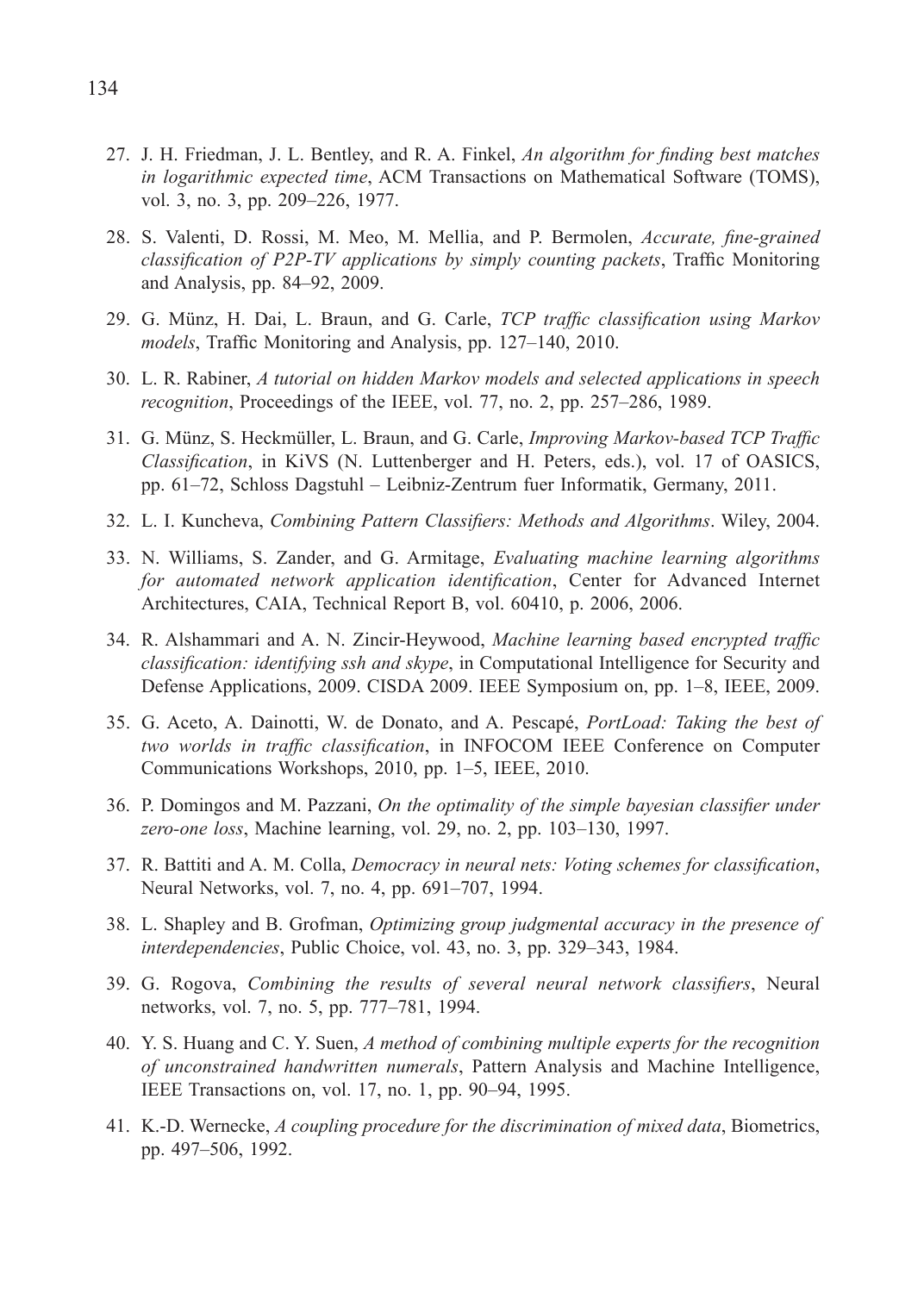- 42. S. H. Yeganeh, M. Eftekhar, Y. Ganjali, R. Keralapura, and A. Nucci, *CUTE: Traffic Classification Using TErms*, in Computer Communications and Networks (ICCCN), 2012 21st International Conference on, pp. 1–9, IEEE, 2012.
- 43. B.-C. Park, Y. J. Won, M.-S. Kim, and J. W. Hong, *Towards automated application signature generation for traffic identification*, in Network Operations and Management Symposium, 2008. NOMS 2008. IEEE, pp. 160–167, IEEE, 2008.
- 44. M. Dusi, M. Crotti, F. Gringoli, and L. Salgarelli, *Tunnel hunter: Detecting applicationlayer tunnels with statistical fingerprinting*, Computer Networks, vol. 53, no. 1, pp. 81–97, 2009.
- 45. D. Adami, C. Callegari, S. Giordano, M. Pagano, and T. Pepe, *Skype-Hunter: A realtime system for the detection and classification of Skype traffic*, International Journal of Communication Systems, vol. 25, no. 3, pp. 386–403, 2012.
- 46. D. Bonfiglio, M. Mellia, M. Meo, D. Rossi, and P. Tofanelli, *Revealing skype traffic: When randomness plays with you*, in ACM SIGCOMM Computer Communication Review, vol. 37, pp. 37–48, ACM, 2007.
- 47. F. Gringoli, L. Salgarelli, M. Dusi, N. Cascarano, F. Risso, and K. Claffy, *Gt: Picking up the truth from the ground for internet traffic*, ACM SIGCOMM Computer Communication Review, vol. 39, no. 5, pp. 13–18, 2009.
- 48. M. Dusi, F. Gringoli, and L. Salgarelli, *Quantifying the accuracy of the ground truth associated with Internet traffic traces*, Computer Networks, vol. 55, no. 5, pp. 1158–1167, 2011.
- 49. P. Foremski, *Tracedump: A Novel Single Application IP Packet Sniffer*, Theoretical and Applied Informatics, vol. 24, no. 1, pp. 23–31, 2012.
- 50. *MuTriCs: Automatic trace generation*. Available from: http://mutrics.iitis.pl/automatictraffic-trace-generation [27 March 2013].
- 51. M. Dusi, A. Este, F. Gringoli, and L. Salgarelli, *Taking a Peek at Bandwidth Usage on Encrypted Links*, in Communications (ICC), 2011 IEEE International Conference on, pp. 1–6, IEEE, 2011.
- 52. *CoMo-UPC: TMA evaluation service@UPC*. Available from: http://monitoring.ccaba. upc.edu/como-upc/ [27 March 2013].
- 53. *Tstat Skype Traces*. Available from: http://tstat.tlc.polito.it/traces-skype.shtml [27 March 2013].
- 54. *SPDY: An experimental protocol for a faster web*. Available from: http://www. chromium.org/spdy/spdy-whitepaper [27 March 2013].
- 55. L. Salgarelli, F. Gringoli, and T. Karagiannis, *Comparing traffic classifiers*, ACM SIGCOMM Computer Communication Review, vol. 37, no. 3, pp. 65–68, 2007.